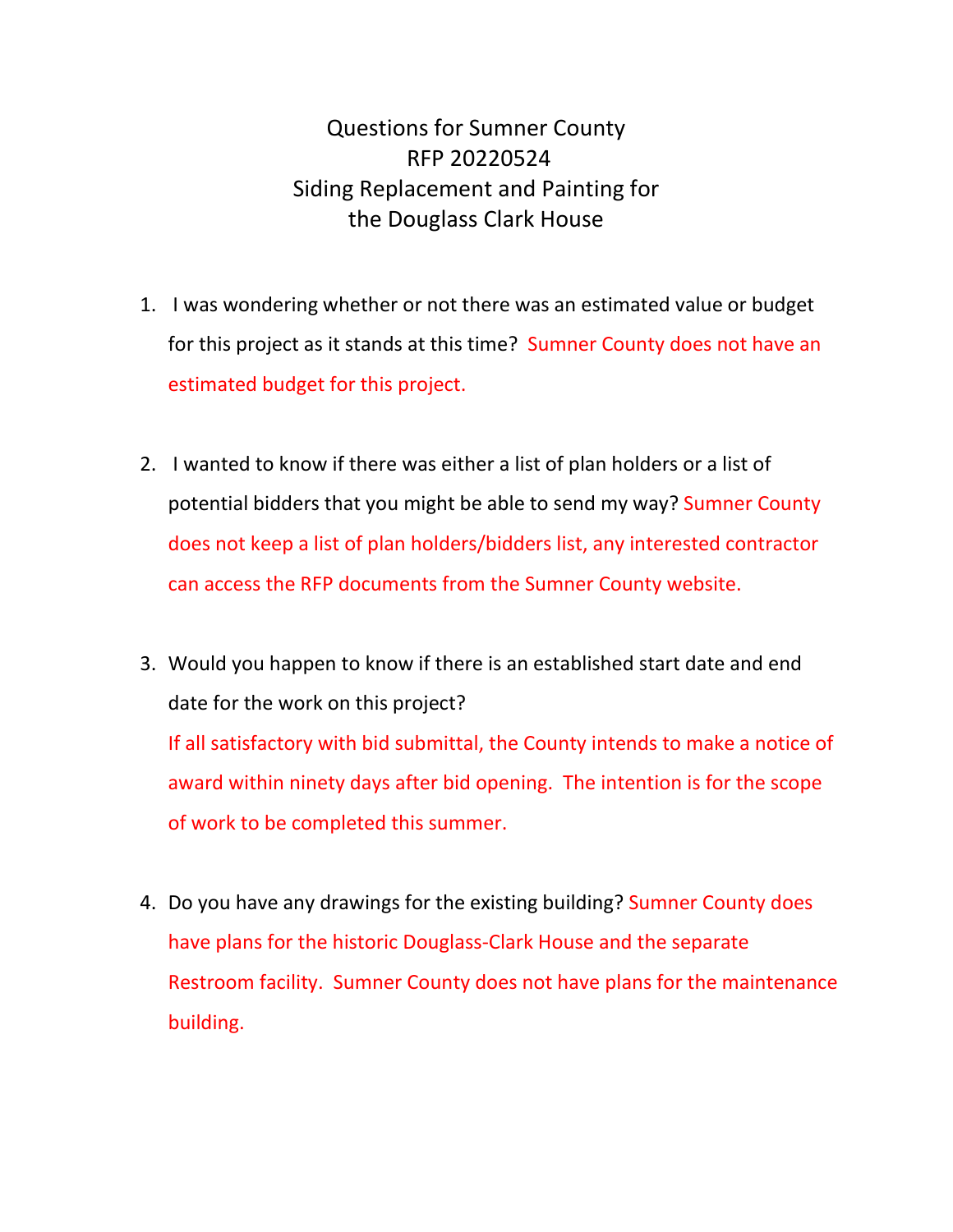- 5. Specifications don't appear to mention any scope requirements relative to the substrate/sheathing. Is it to be assumed that the existing substrate/sheathing does not require any work? Please provide an allowance for the substrate/sheathing. Please include in the bid pricing to rewrap the structure if necessary.
- 6. Specifications don't appear to mention the replacement of the existing soffit. Can you please confirm the existing soffit is to remain? Please provide an allowance for the replacement of the existing soffit. Contractor may need to remove and replace the existing copper gutters to replace the soffit. Contractor to provide for the additional scope of work.
- 7. Can all work occur during normal business hours? Yes, we will work with contractor on a construction schedule. If extended hours are preferred for contractor, such as four ten hour days, we can work with contractor on the schedule. We will need to make accommodations for the closure of the Douglass-Clark house and restroom facility when necessary to complete the repairs. Sumner County would prefer to keep the restroom facility open as long as possible since peak season for use as the trailhead to the Station Camp Greenway; prefer to only close restroom when contractor is working on that particular building painting.
- 8. Will public tours continue during construction, or will tours be suspended until completion of the work? We will work with contractor on a construction schedule. Yes, public tours will be suspended when necessary to complete the repairs.